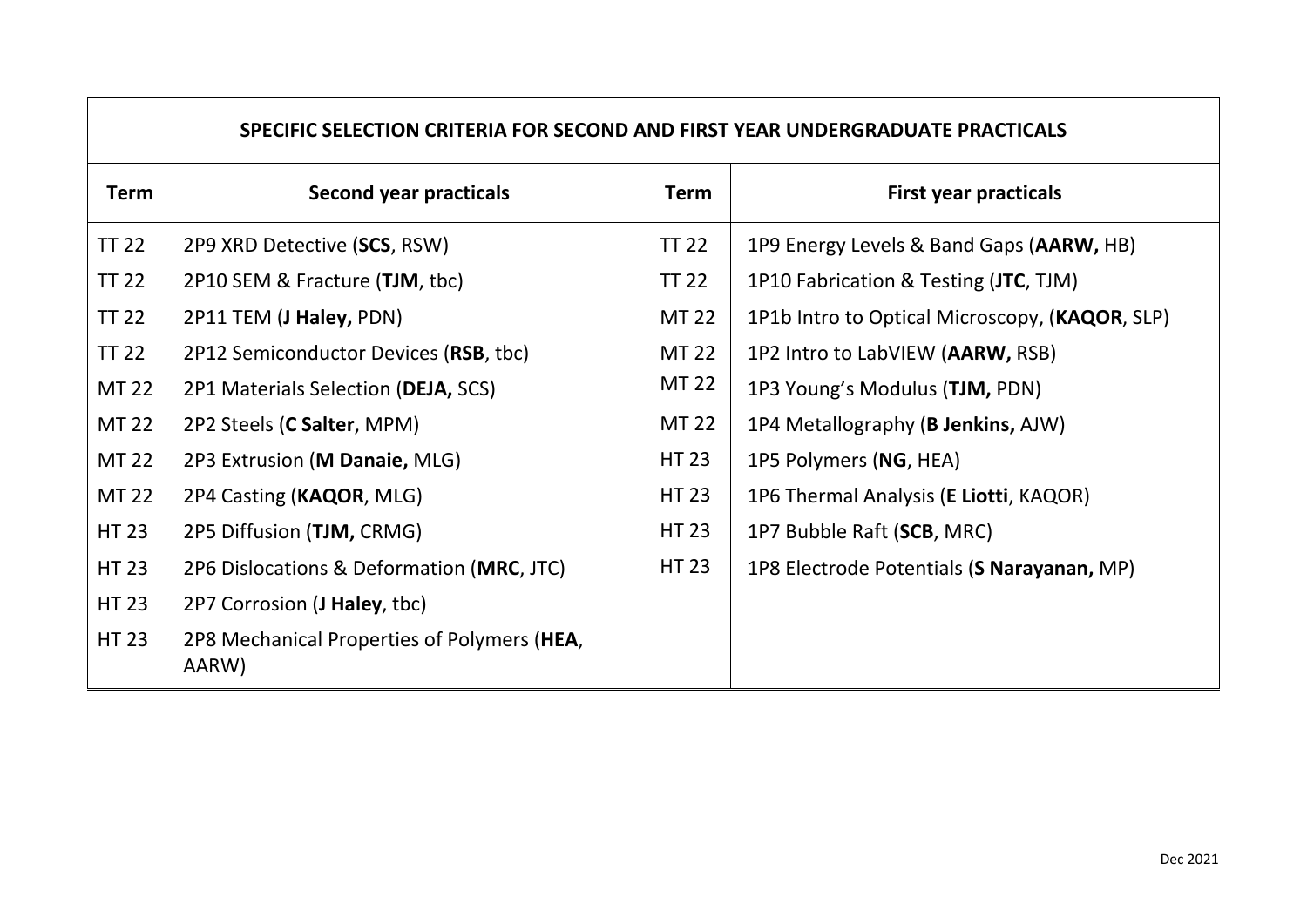| <b>SELECTION CRITERIA</b> |                                                                                                                                                                                                                                                                                       |                                                                                                                                                                              |  |
|---------------------------|---------------------------------------------------------------------------------------------------------------------------------------------------------------------------------------------------------------------------------------------------------------------------------------|------------------------------------------------------------------------------------------------------------------------------------------------------------------------------|--|
| ΤT                        | 2P9: XRD Detective (SCS, RSW)<br><b>Experience with XRD</b>                                                                                                                                                                                                                           | 1P9: Energy Levels & Band Gaps (AARW, HB)<br>Physics background with understanding of atomic spectra<br><b>Experience of basic optics</b><br>Knowledge of LED                |  |
|                           | 2P10: SEM & Fracture (TJM, tbc)<br><b>Experience of SEM imaging</b><br>Knowledge of fracture mechanics and mechanisms<br>Experience of working with liquid nitrogen                                                                                                                   | 1P10: Fabrication & Tensile Testing (JTC, TJM)<br>Experience of workshop practice<br>Knowledge of the mechanical properties of materials<br>Experience of mechanical testing |  |
|                           | 2P11: TEM (J Haley, PDN)<br><b>Experience with TEM</b><br>$\bullet$<br>2P12: Semiconductor Devices (RSB, tbc)<br>Physics background with understanding of basic<br>semiconductor devices<br>Experience with basic electronic circuits<br>Experience with data acquisition and LabVIEW |                                                                                                                                                                              |  |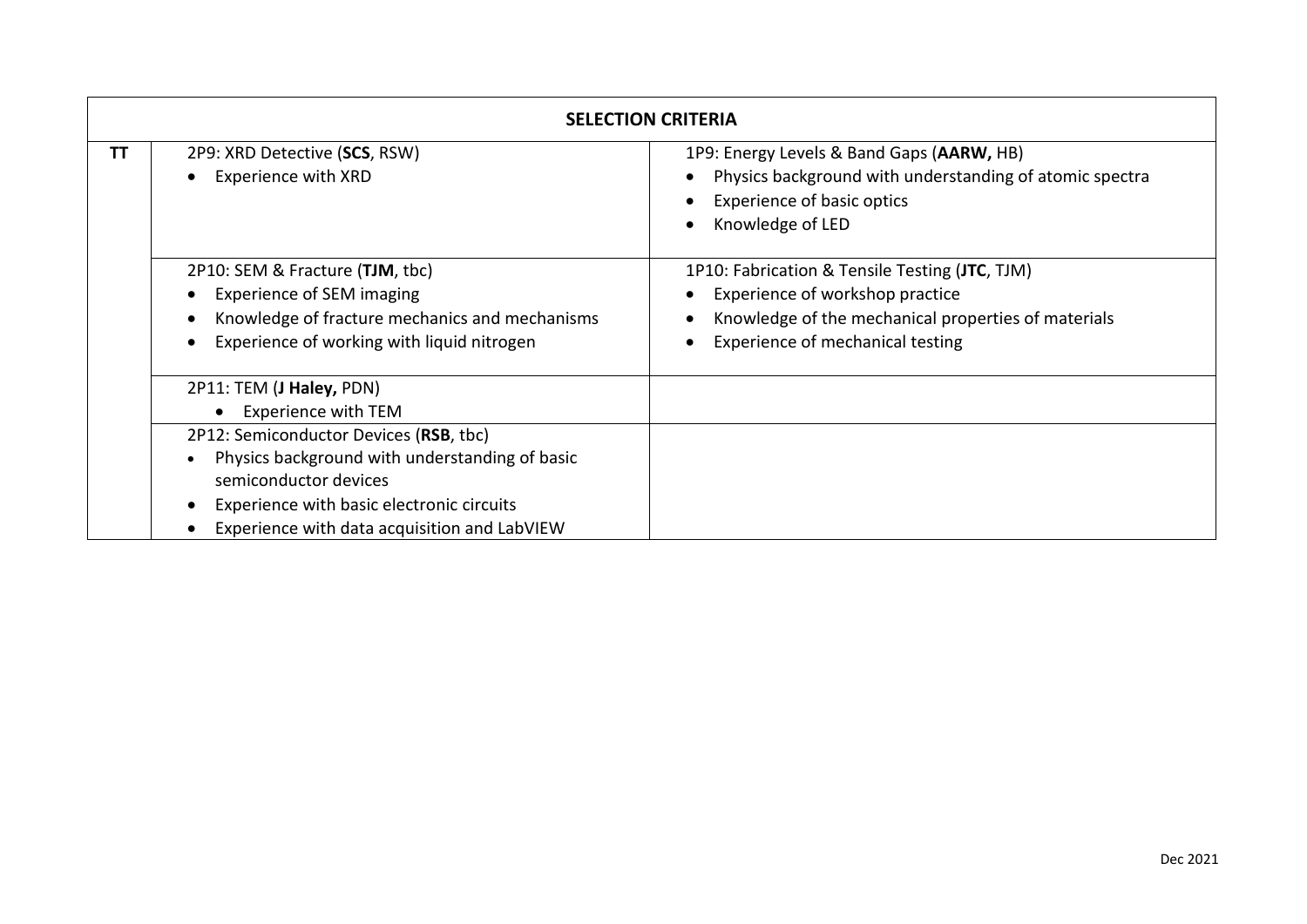| <b>SELECTION CRITERIA</b> |                                                                                                                                                                                                         |                                                                                                                                                  |  |  |
|---------------------------|---------------------------------------------------------------------------------------------------------------------------------------------------------------------------------------------------------|--------------------------------------------------------------------------------------------------------------------------------------------------|--|--|
| <b>MT</b>                 | YEAR 2 (Mon, Tue, Wed)<br>2P1: Materials Selection (DEJA, SCS)<br>Polishing metals<br>Etching<br>Optical microscopy<br><b>SEM</b>                                                                       | YEAR 1 (Thur, Fri)<br>1P1b: Intro to Optical Microscopy (KAQOR, SLP)<br><b>Experience of Microscopy</b><br>Experience of preparing samples       |  |  |
|                           | 2P2: Steels (C Salter, MPM)<br>Experience of tensile testing<br>Experience of polishing metal samples<br>Experience of etching<br>Experience of optical microscopy                                      | 1P2: Intro to LabVIEW (AARW, RSB)<br>A working knowledge of a programming language, ideally<br>LabVIEW<br>Experience with computer data logging  |  |  |
|                           | 2P3: Extrusion (M Danaie, MLG)<br>Experience of mechanical testing<br>Experience of casting molten metal                                                                                                | 1P3: Young's Modulus (TJM, PDN)<br>Experience with strain gauges<br>Knowledge of stress/strain analysis including Mohr's circle                  |  |  |
|                           | 2P4: Casting (KAQOR, MLG)<br>Experience of casting molten metal<br>Experience of polishing metal samples<br><b>Experience of etching</b><br>Experience of optical microscopy<br>Experience with LabVIEW | 1P4: Metallography (B Jenkins, AJW)<br>Experience of polishing metal samples<br><b>Experience of etching</b><br>Experience of optical microscopy |  |  |